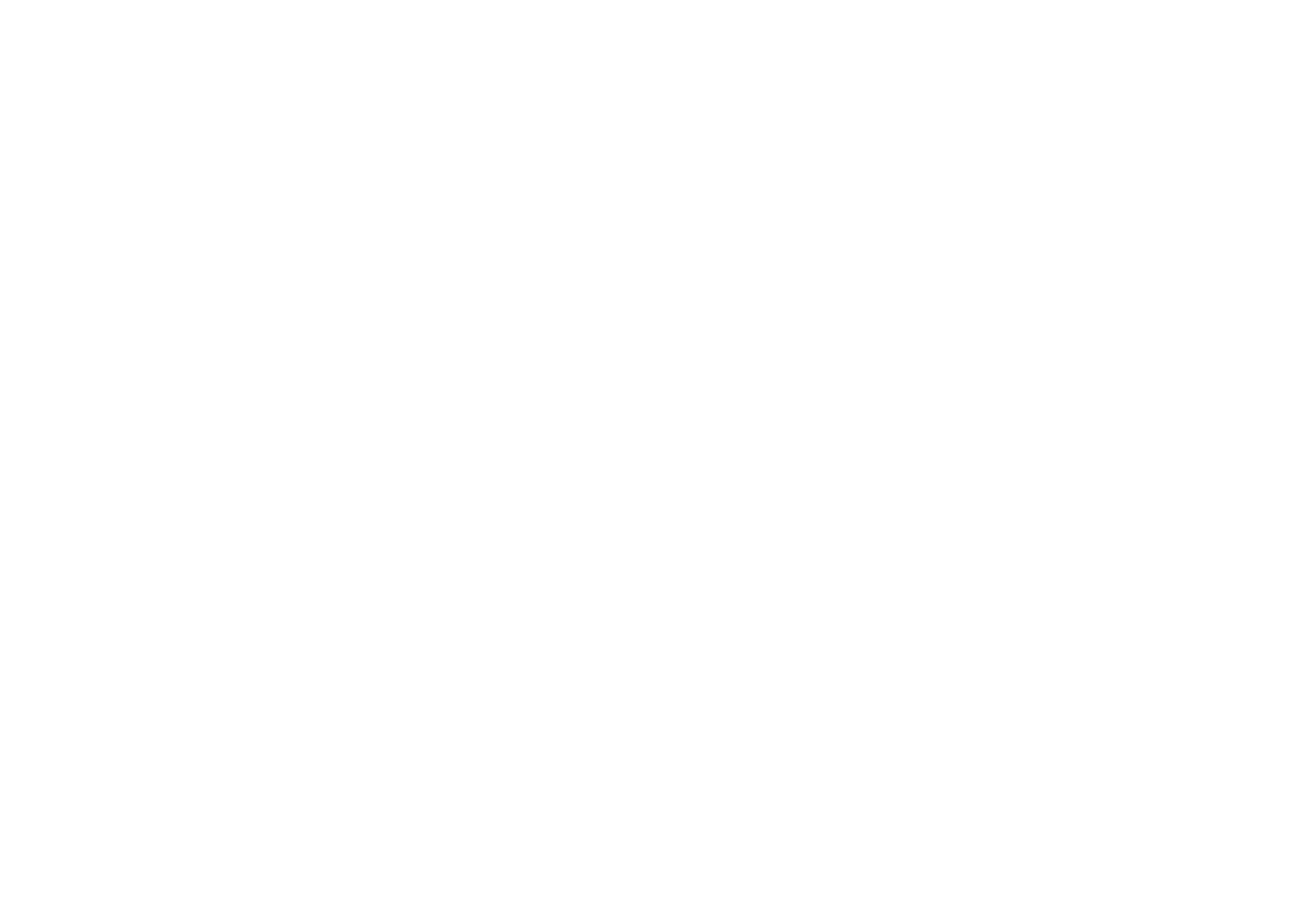# **Service Fees**

## **1. Advice and quotation phase**

**Inventory and risk analysis**  € 5.400

*We investigate the expectations and the objectives of the employer, and we setup (together with the employer) an extensive inventory and risk analysis in relation to your specific requirements. We also advise on the benefit level that meets your requirements best.*

# **Marketing Report (For new benefit set up)**   $£ 1.200$

*This marketing report will report in detail the findings from the market based on your requirements following our discussions.* 

*This report will include terms from the Dutch market insurers for your plans, detail of their proposition, costs and our formal recommendations for placement of your policies.* 

# **Full benchmark review (Where existing benefits are in place)** € 1.250

*This includes benefit benchmarking exercise and commentary on current structure. As well as full market reviews and cost benchmarking exercise to ensure you are receiving the best value for your current premium expenditure. The report will make recommendations for alternative insurers based on the review results versus the insurer proposition. The review will also explore potential cost savings by looking at changes to the existing benefit structure.* 

#### **2. Implementation and communication phase**

# **Benefit Set Up Fee (per employee)\***

*For the implementation and the set- up of the chosen benefits for new joiners after the benefit implementation we charge a benefit set-up fee. This includes the establishment of the benefits with the chosen insurer and communication to the employees about the benefits. It also includes the collection of required documents from individual members where needed and enrolment in the benefit plans.*

| For the first 1-25                                                              | € 350                                                                                                                                                                                                                                |
|---------------------------------------------------------------------------------|--------------------------------------------------------------------------------------------------------------------------------------------------------------------------------------------------------------------------------------|
| For the next $26 - 50$                                                          | € 305                                                                                                                                                                                                                                |
| For 50+ employees                                                               | Cost of set up services for this size of client will<br>be agreed on a case by case basis. Services<br>required at this level are usually bespoke and<br>our costs will be dictated by those specific<br>requirements, case by case. |
| *New joiners post set up will be charged at the appropriate rate shown<br>above |                                                                                                                                                                                                                                      |

Alexander Beard International Benefits B.V. is deemed authorised and regulated by the Financial Conduct Authority. Details of the Temporary Permissions Regime, which allows EEA-based firms to operate in the UK for a limited period while seeking full authorisation, are available on the Financial Conduct Authority's [website. Referen](http://www.abg.net/)ce No. 725120. Email: [info@abg-nl.nett](mailto:info@abg-nl.nett) Web: [www.abibbv.net](http://www.abibbv.net/) / www.abg.net